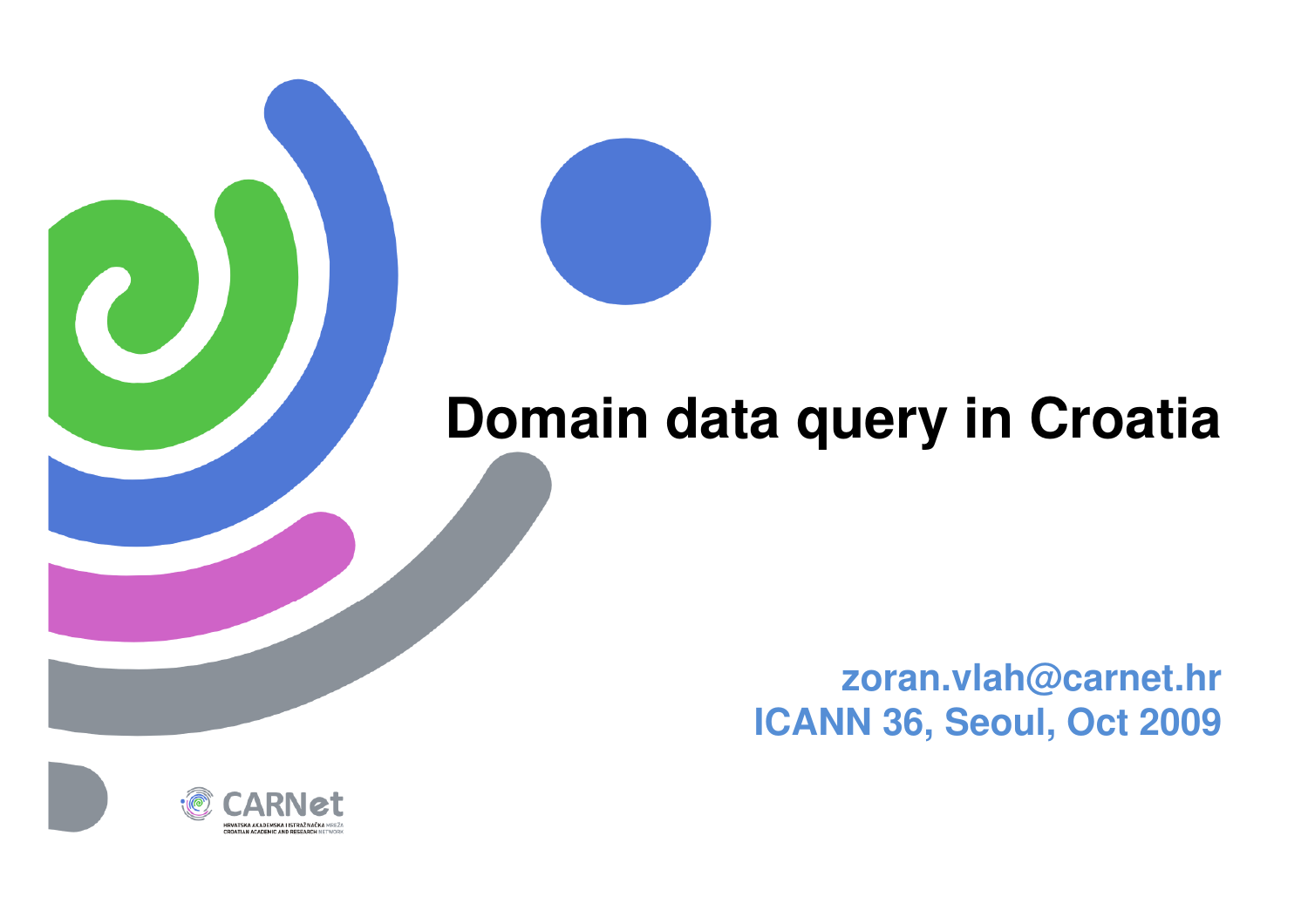## **Short overview**

- 1. .hr domain structure
- 2. Data query at the moment
- 3. Small Whois survey data presentation
- 4. Plans

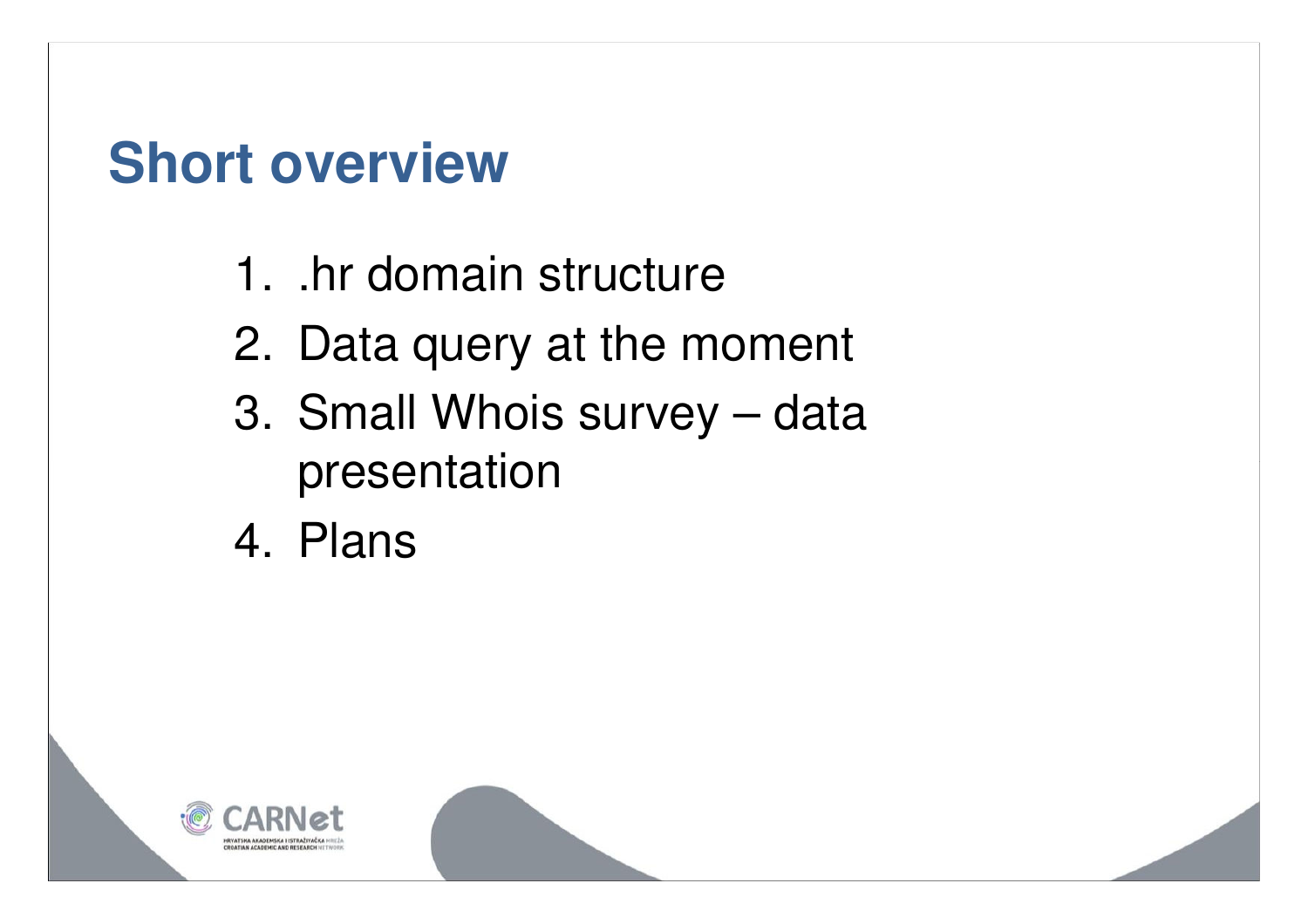## **.hr domain structure**

**Note:** No R-R system, direct registrations only

- 1. Second level domains
	- HR-P domains for legal entities
	- HR-D domains for natural persons providing services (craftsmen, artists, doctors, lawyers, etc.)
	- HR-V domains for government and governmental agencies
- 2. Third level domains
	- .com.hr commercial domains
	- $-$  .from.hr (.name.hr) for natural persons

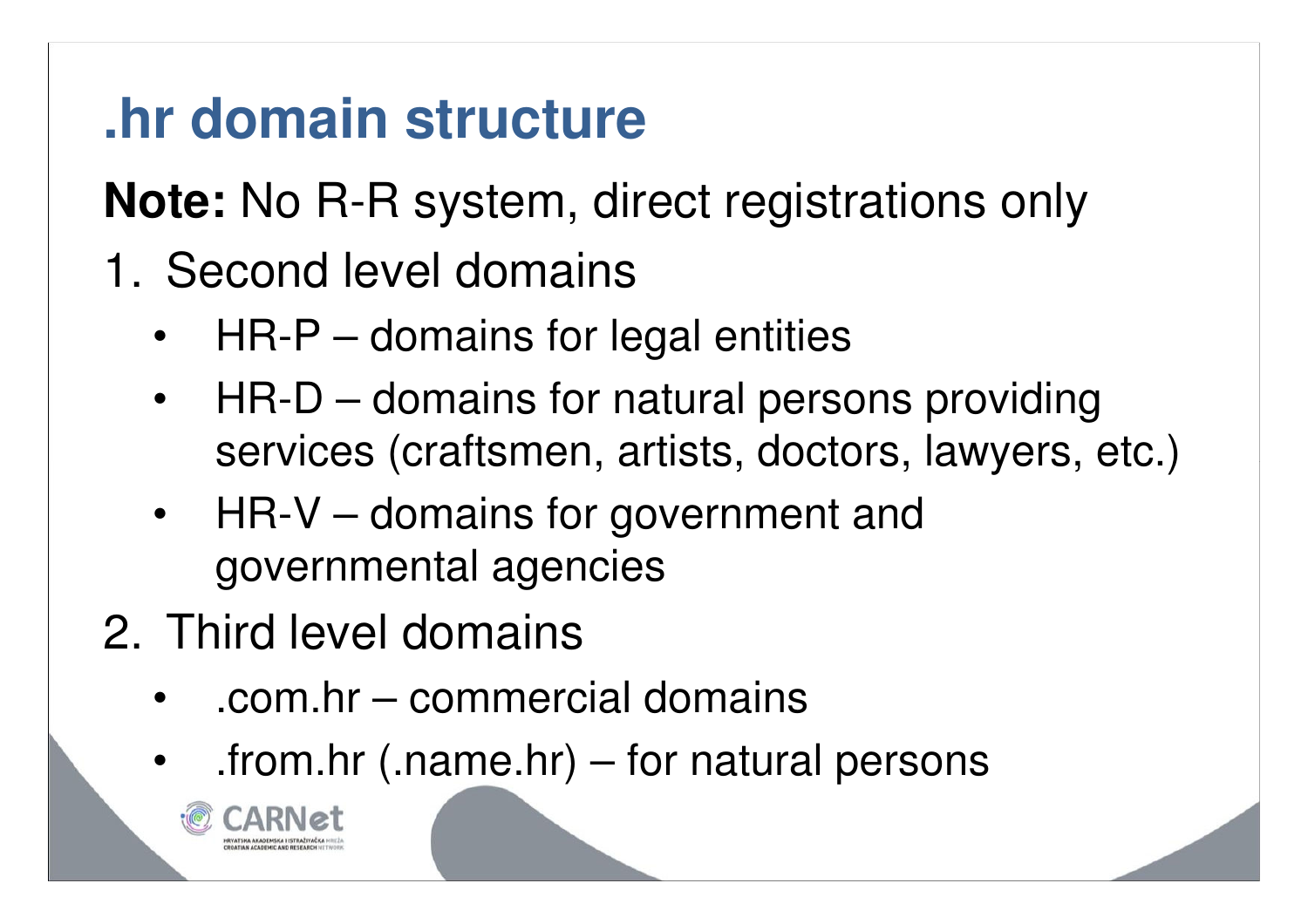#### **Data query at the moment**

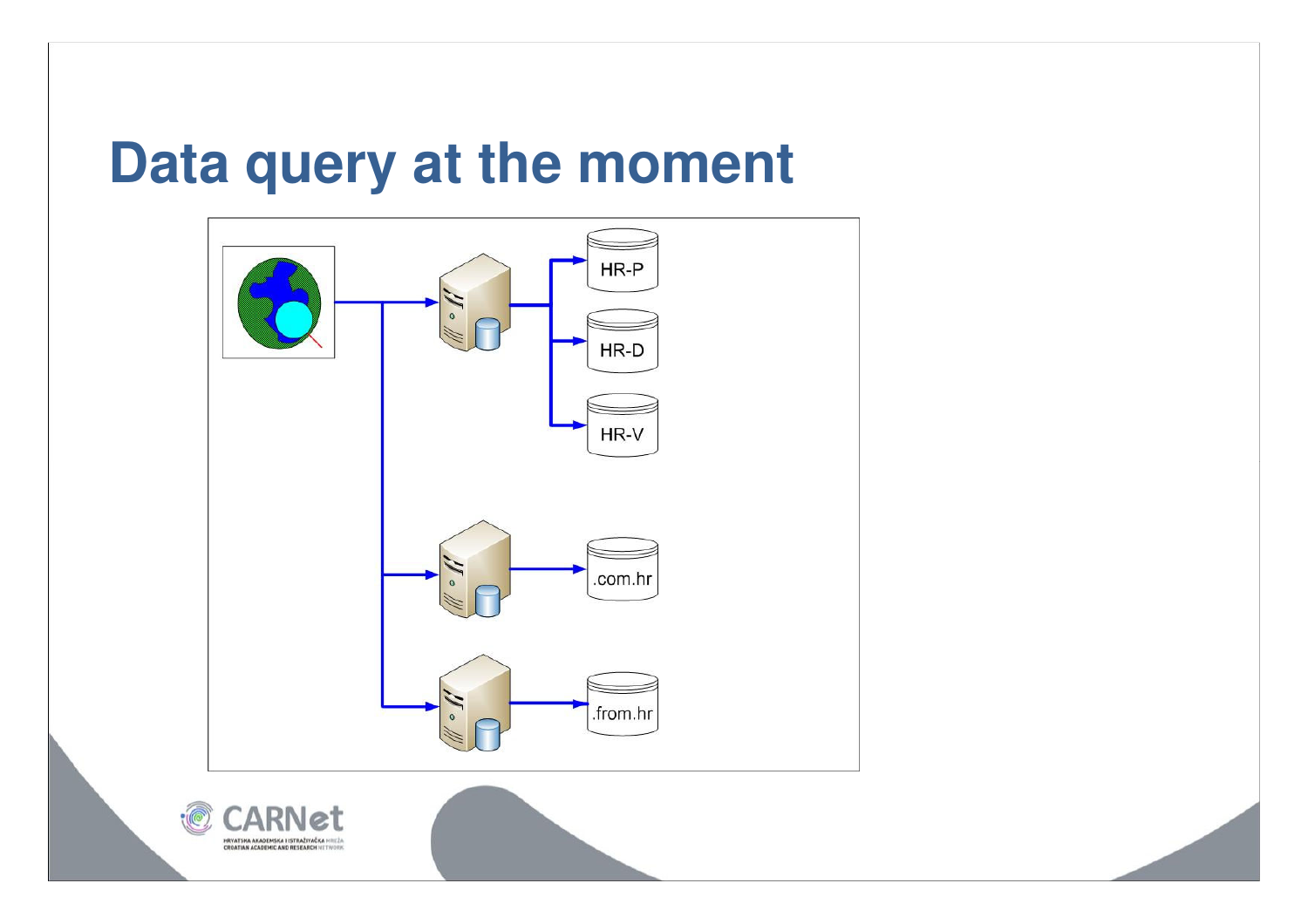#### **On the web: www.dns.hr/pretrazivanje.html**

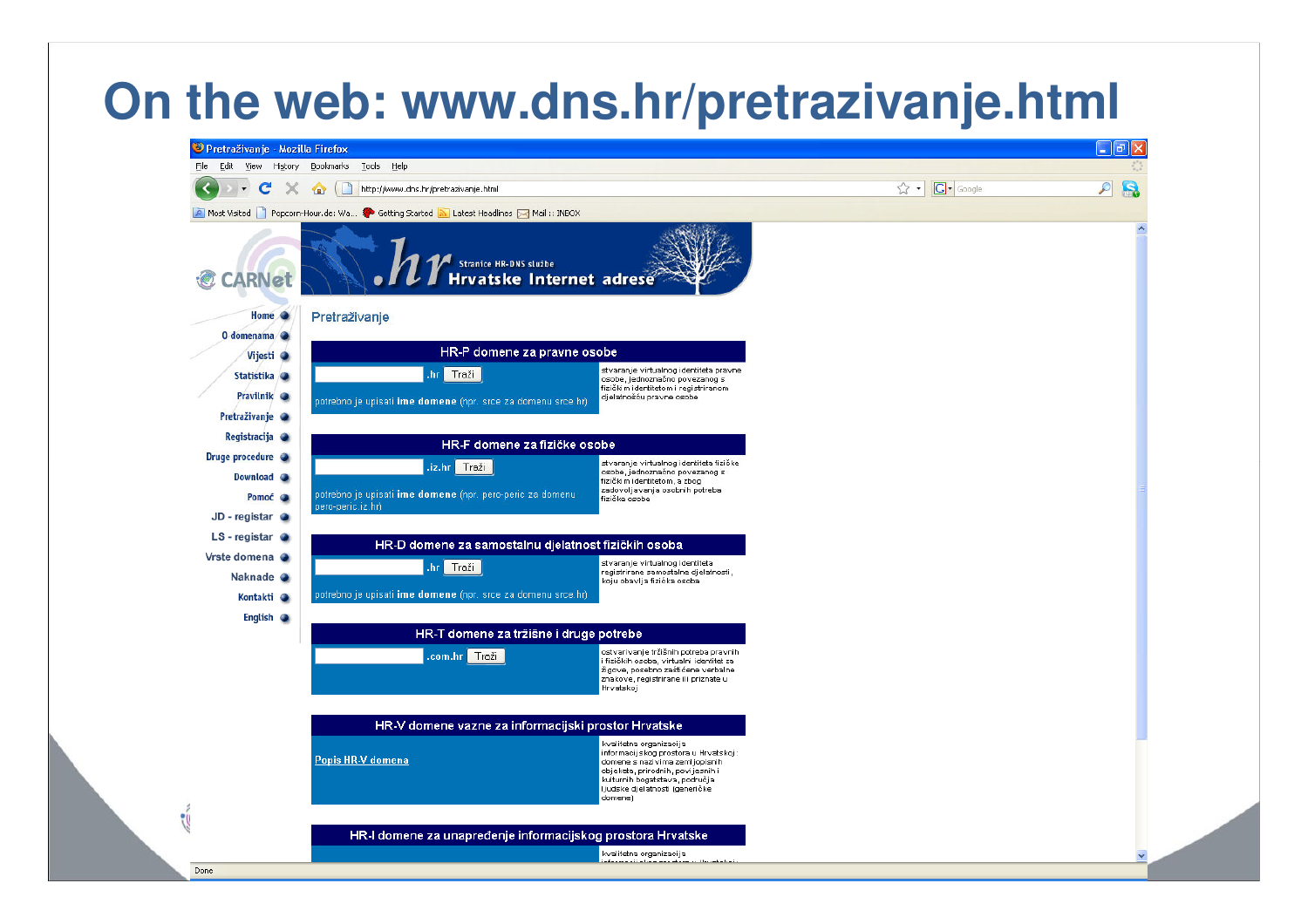## **Domain query - results**

- 1. Domain status
	- registered, active, not registered
- 2. Domain holder information
	- name of the domain holder
	- address
	- name of responsible person
	- name of admin-tech contact person

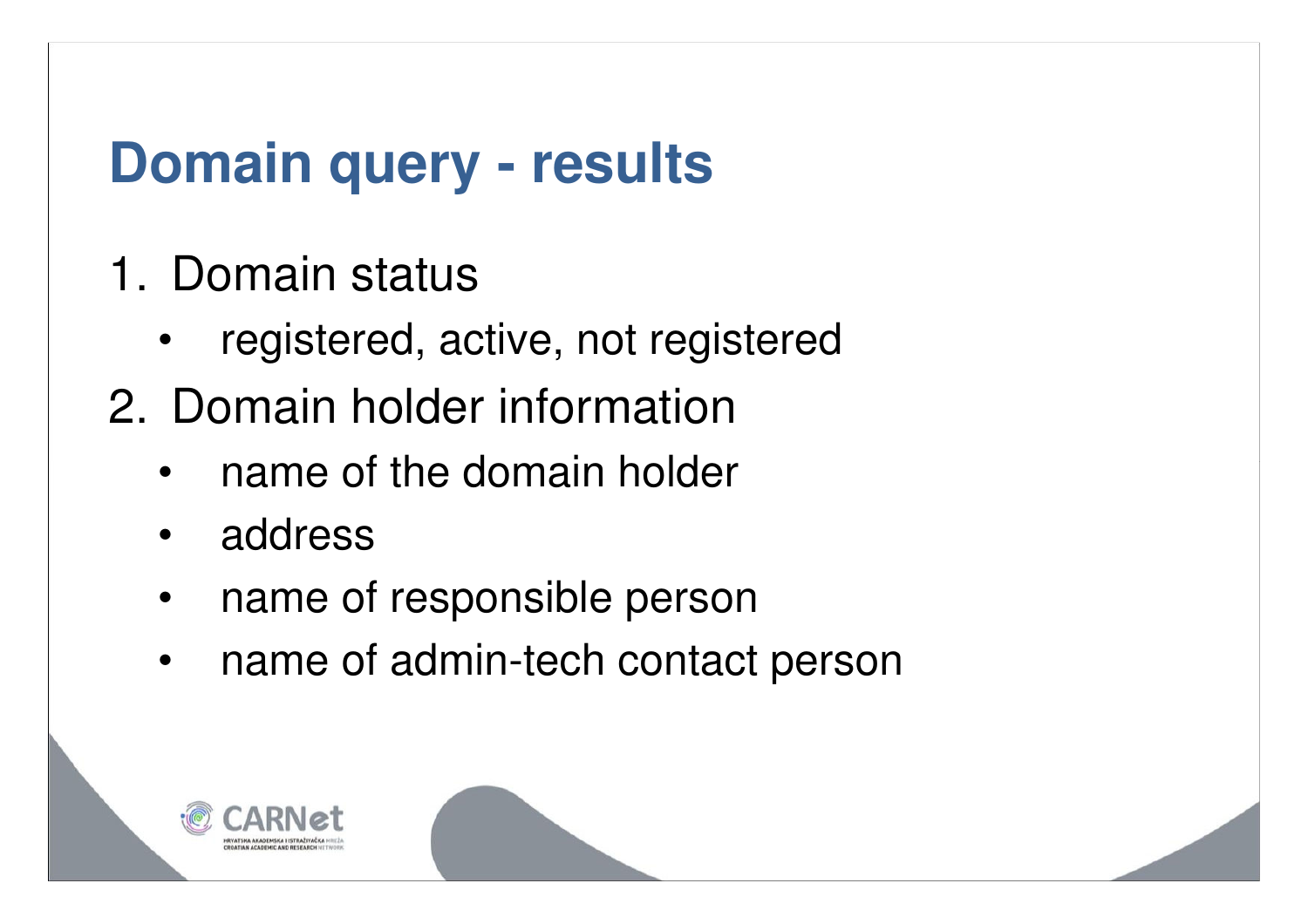## **Main problems**

- 1. Customer must know which type of domain to search
	- Must have information if the domain holder is legal or natural entity or governmental institution prior to execute the search
- 2. Very limited set of information as response
- 3. No other interfaces (cmd line based whois)

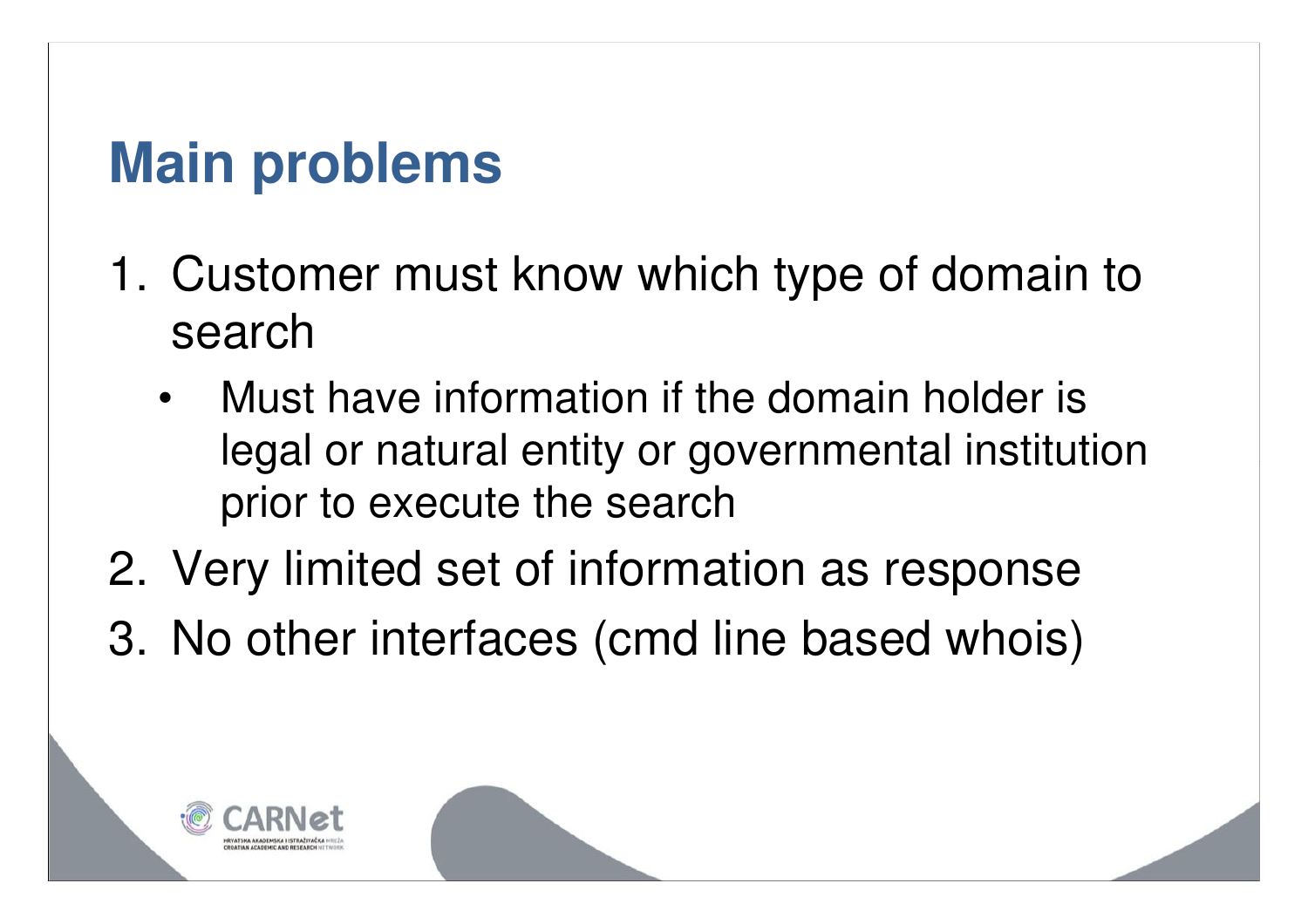#### **Whois – small survey**

| <b>Registry</b> | <b>Domain status</b> | <b>Date created</b> | <b>Date expired</b> | <b>Holder contacts</b>                                       |
|-----------------|----------------------|---------------------|---------------------|--------------------------------------------------------------|
| arnes.si        | Yes                  | Yes                 | Yes                 | Name, adress, phone,<br>fax, e-mail                          |
| domreg.lt       | <b>Yes</b>           | Yes                 | <b>No</b>           | Name, address, phone,<br>fax, e-mail, contact<br>person name |
| nic.at          | Yes                  | <b>No</b>           | <b>No</b>           | Name, address, phone,<br>fax, e-mail, contact<br>person name |
| denic.de        | Yes                  | <b>No</b>           | N <sub>o</sub>      | Name, address                                                |

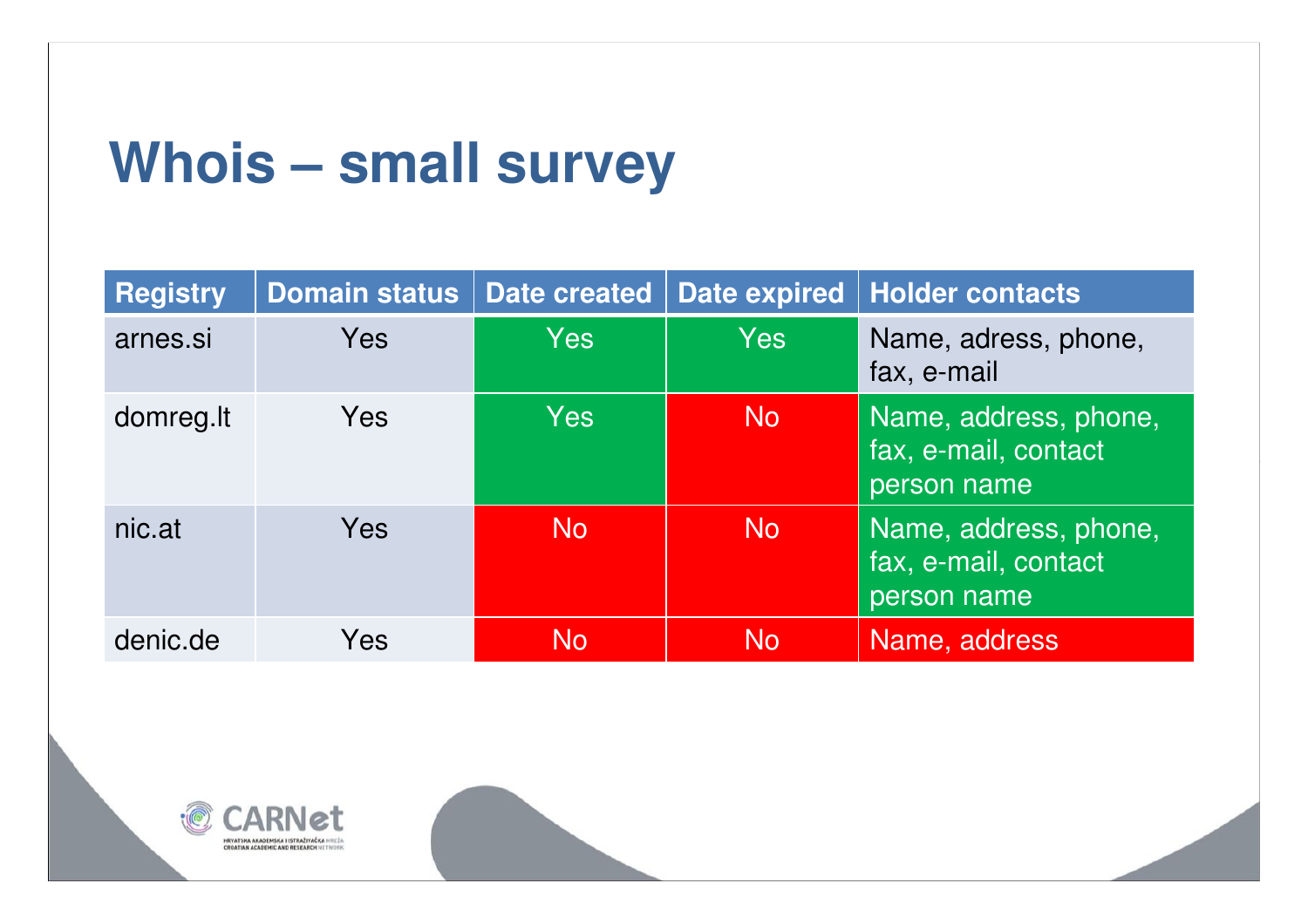#### **Whois – small survey**

| <b>Registry</b> | <b>Admin contacts</b>                                                   | <b>Tech contacts</b>                                                    | <b>Registrar</b><br>data     | <b>DNS</b><br><b>servers</b> | <b>Captcha</b> |
|-----------------|-------------------------------------------------------------------------|-------------------------------------------------------------------------|------------------------------|------------------------------|----------------|
| arnes.si        | $No*$                                                                   | Handle                                                                  | Organisation,<br>web         | <b>Yes</b>                   | <b>Yes</b>     |
| domreg.lt       | $No*$                                                                   | Organisation,<br>contact person<br>name, address,<br>phone, fax, e-mail | Organisation,<br>web, e-mail | <b>Yes</b>                   | <b>Yes</b>     |
| nic.at          | Organisation,<br>contact person<br>name, address,<br>phone, fax, e-mail | Organisation,<br>contact person<br>name, address,<br>phone, fax, e-mail | <b>No</b>                    | <b>Yes</b>                   | N <sub>o</sub> |
| denic.de        | Organisation,<br>contact person<br>name, address                        | Organisation,<br>contact person<br>name, address,<br>phone, fax, e-mail | N <sub>o</sub>               | Yes                          | <b>Yes</b>     |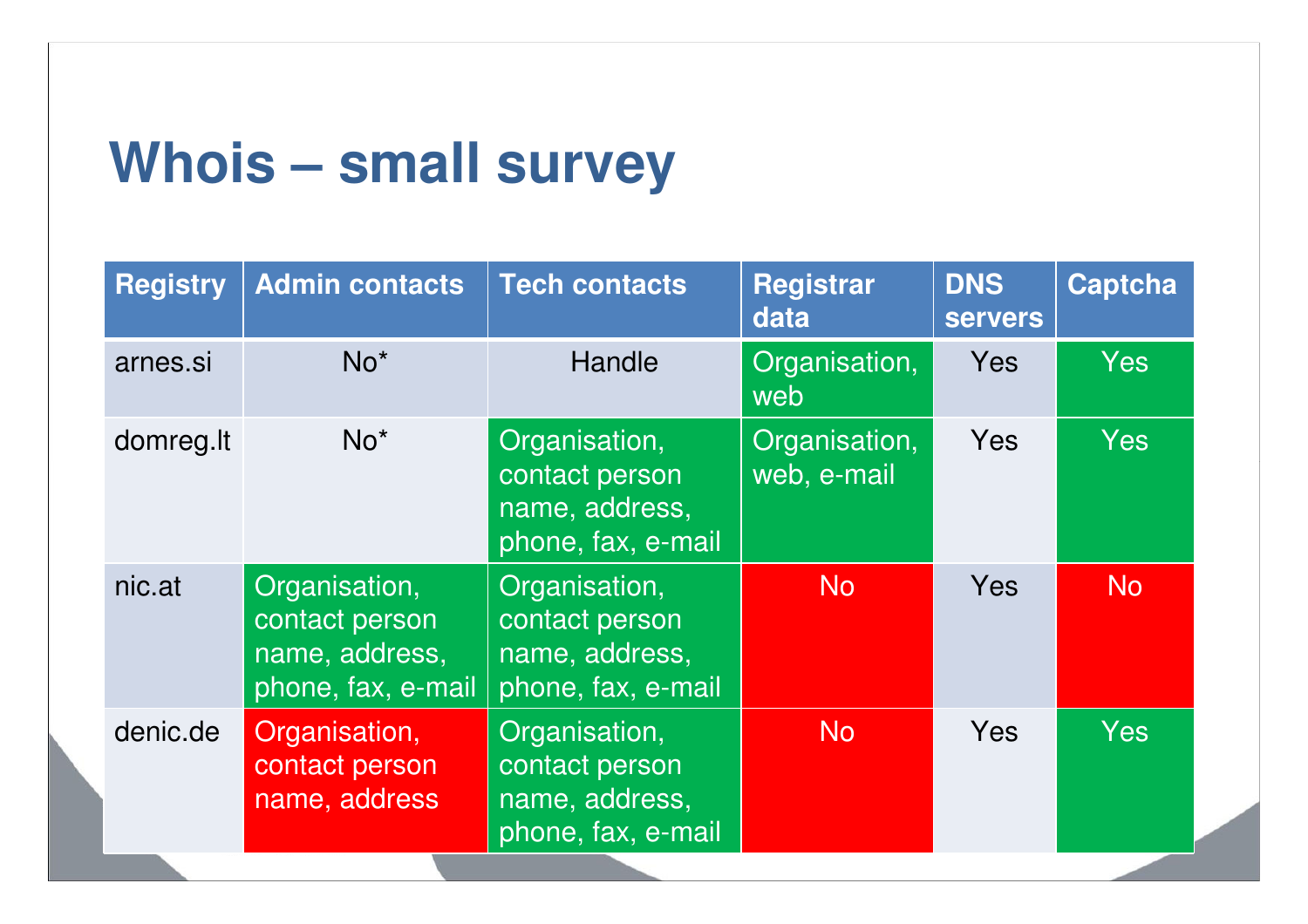## **Whios survey conclusion**

- 1. Creation and expiration dates are not always provided.
- 2. Full information of domain holder and admin contact persons are not always provided.
- 3. Full information of tech contact persons are almost always provided.
- 4. DNS servers information are always provided.
- 5. Most of the registries use Captcha.

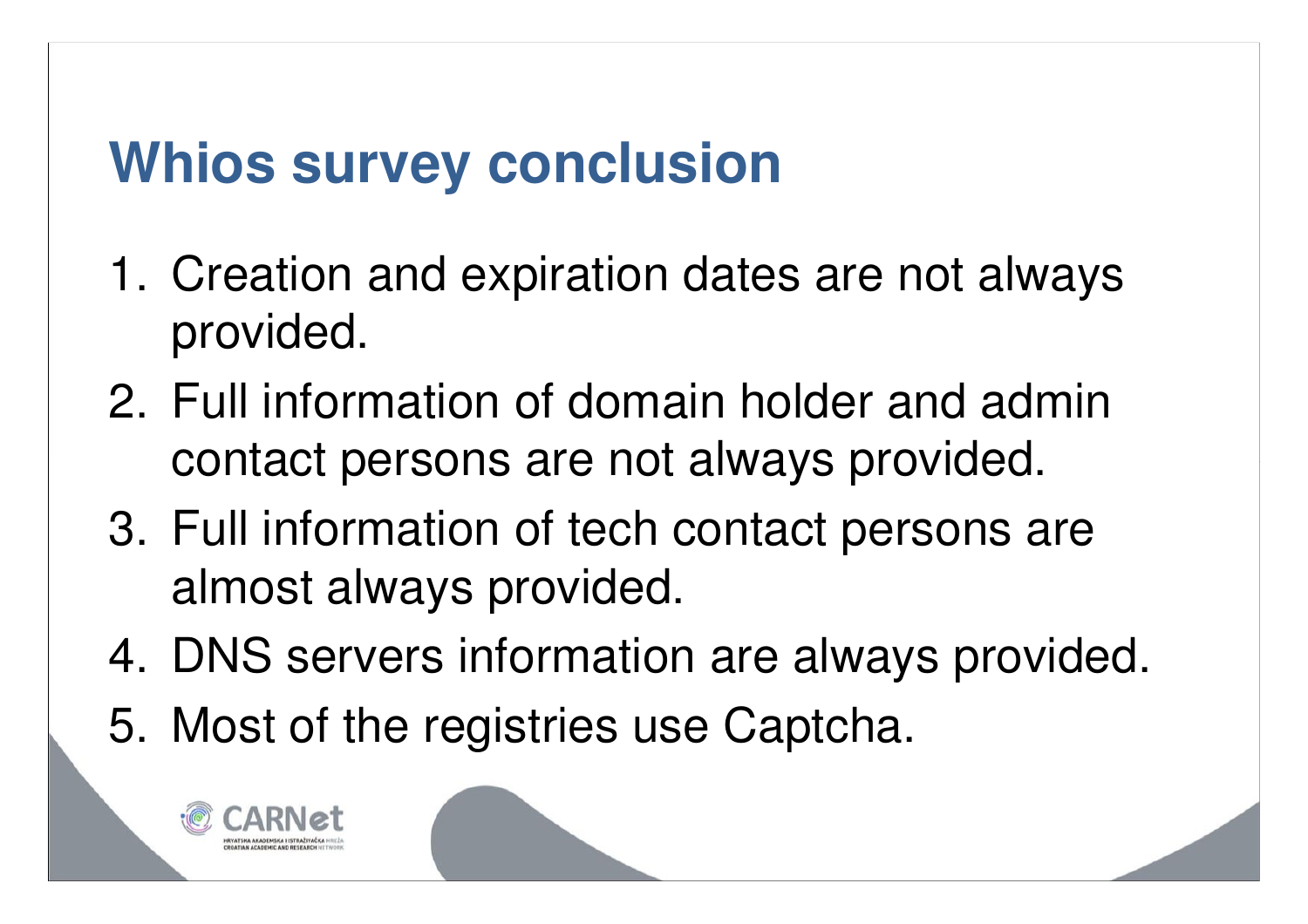## **Plans for Croatian Whois**

Data we are going to provide:

- Domain status
- Holder information
	- Name of the holder and full address, official public contacts, name of the contact person
- Tech contact person
	- Full information (name, organisation, address, contacts)
- Registrar data  $-$  to be discussed
- DNS serves
- Captcaha

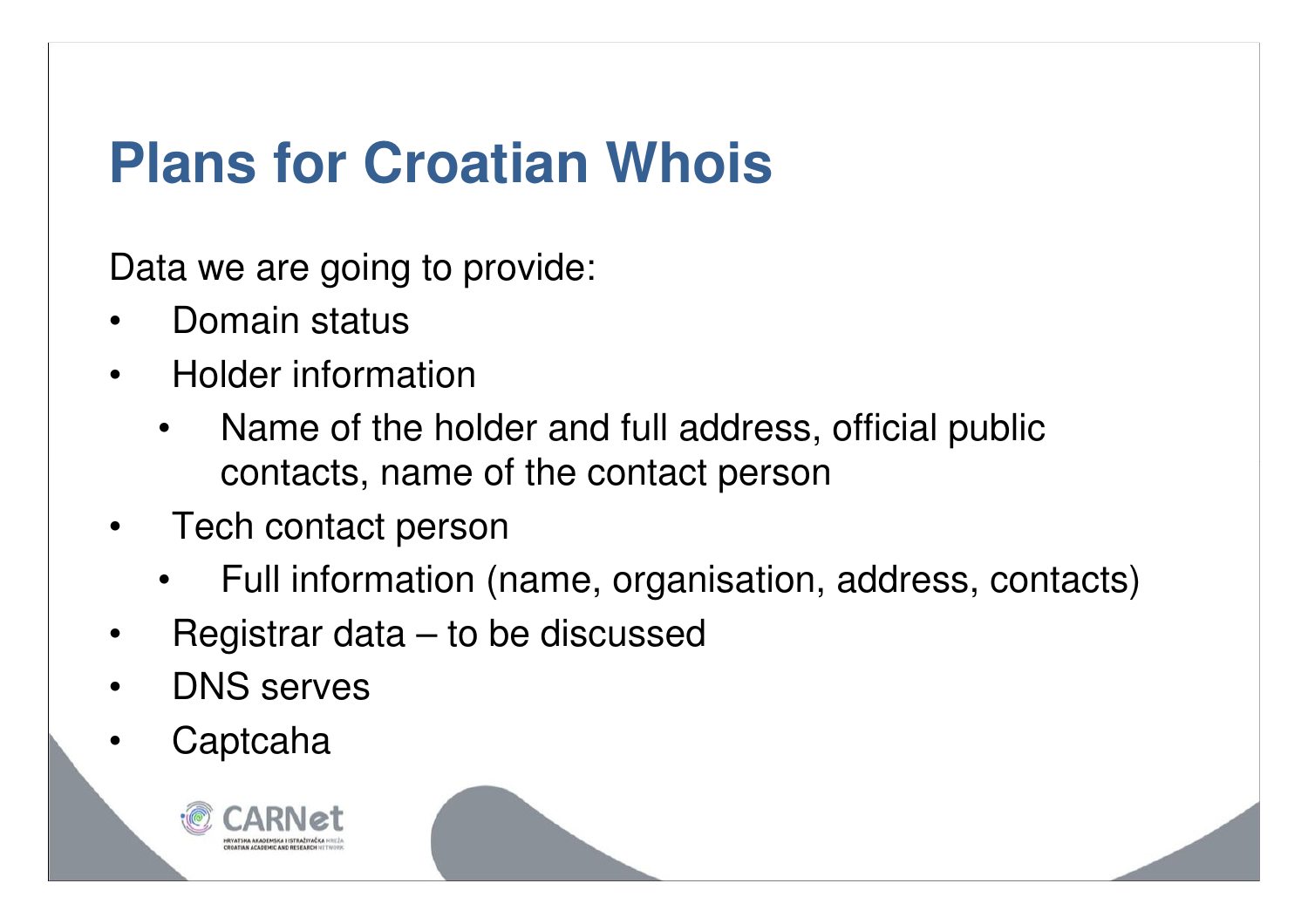#### **Plans for Croatian Whois**

Timeline:

- 1-1-2010 new R&R will be accepted
- Mid 2010 Registry registrar system to be introduced
- Mid 2010 Whois service to be introduced

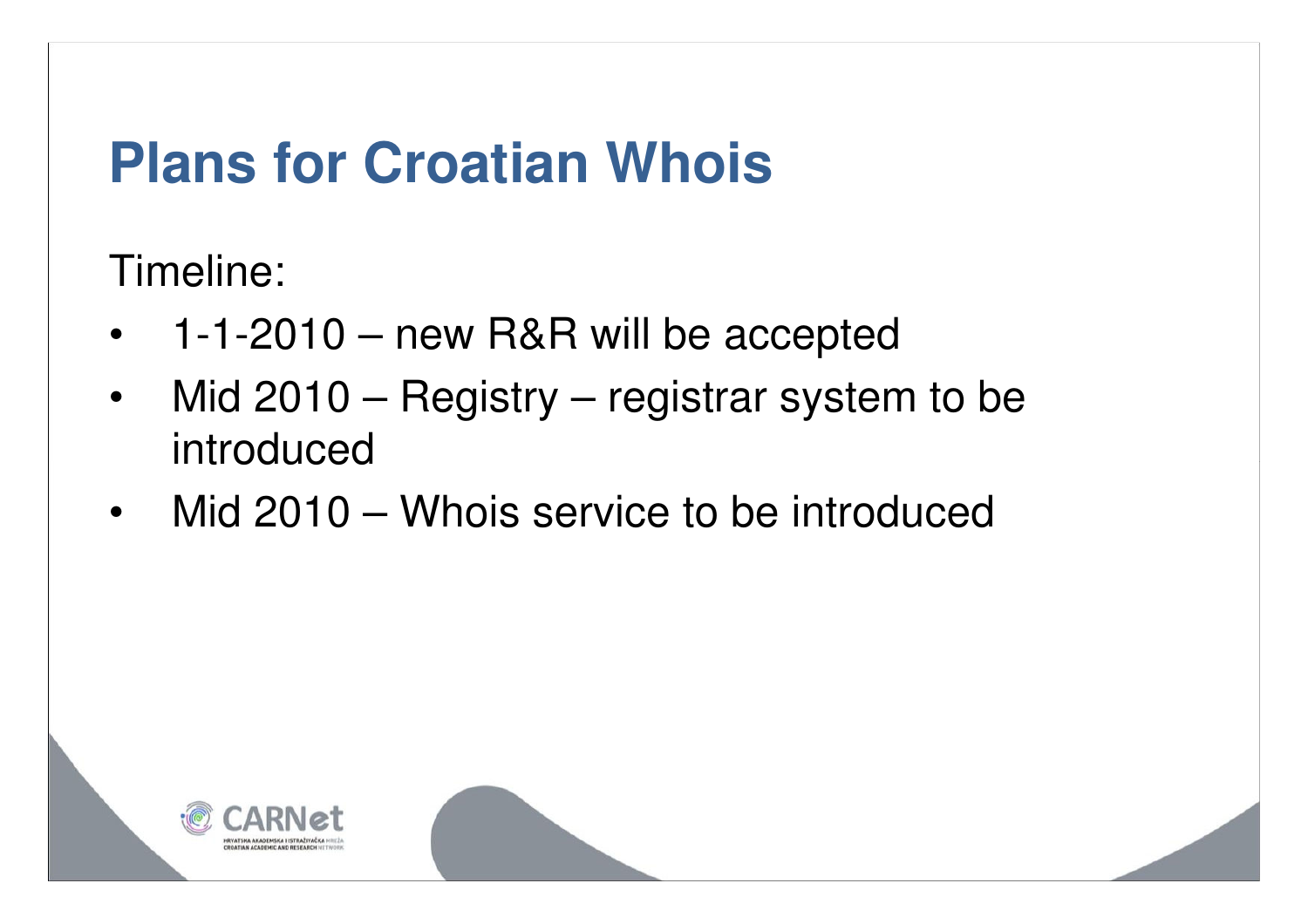# **Why Whois**

- 1. Whois service is an industry standard in DNS data presentation – must have.
- 2. Easier for customers no need to know who is domain name holder.
- 3. More secure from automated data retrival Captcha
- 4. Possibility for other interface (cmd line whois)